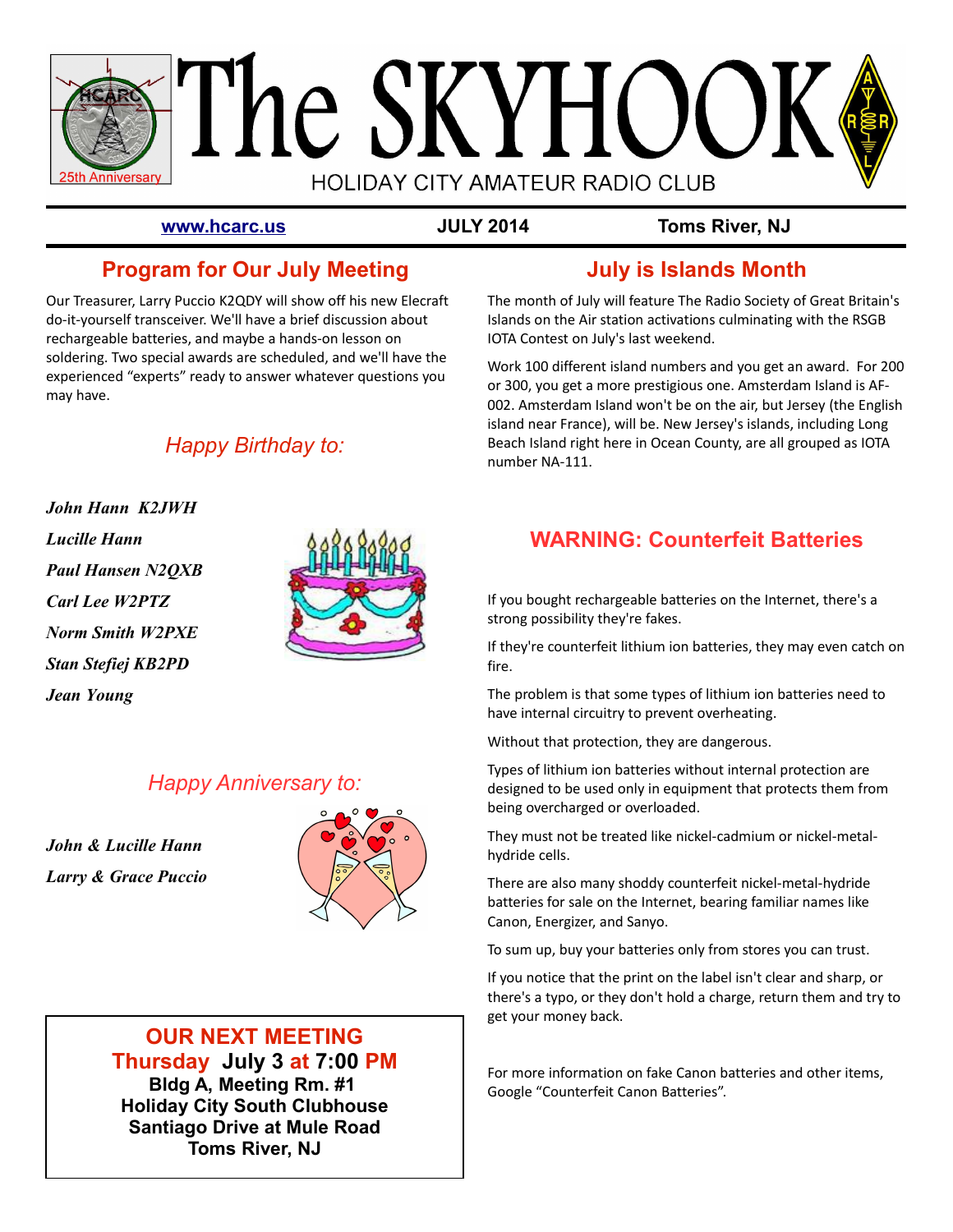## **Ocean County ARES® News**



During the last meeting of Ocean County ARES, Keith – KC2OON, was kind enough to put together a Digital Radio Communications presentation complete with color handouts! Thanks to Keith and Barbara for putting the effort into this fine presentation.

Keith covered the differences between Icom D-Star and Yaesu Fusion or C4FM (Constant Envelope 4-Level FM) and gave a great background introduction into the various types of digital communications systems that are available for commercial and Amateur Radio use.

Also, during the next meeting of Ocean County ARES in August, a Yaesu FT1DR (HT) and FTM-400 (Mobile) will be available for hands-on training. The FTM-400 is being mounted in a portable rack for training purposes and those attending the August meeting will be able to test the digital and analog operation of these two transceivers.

On June  $6<sup>th</sup>$  the new Yaesu DR-1 repeater was put into operation at the Manchester Water Tank site of WA2RES/R, with an output frequency of 145.170 MHz. The PL still remains as 131.8

The DR-1 Fusion repeater is being operated in an Auto in/Auto out mode, meaning that if an FM signal is inputted into the repeater, the output will be normal FM. If a C4FM digital signal is inputted into the repeater, then the output will be C4FM digital. Understandably, there are some concerns by operators with normal FM transceivers, that C4FM digital communications will not be able to be heard. This is true for all those around the world using the new Fusion DR-1 repeaters. All I can suggest is to announce (via FM) that you will using digital mode for a QSO prior to shifting to digital and announce (via FM) when your digital QSO is over.

Another alternative would be to operate the DR-1 repeater in a mode known as Auto/Fix. This would result in a fixed FM output with either digital or FM input. This has been tried on other repeater sites and has received negative comments by those investing in C4FM capable transceivers, who would like to take advantage of the new technology and find Auto/Fix self-defeating.

All future Ocean County ARES nets using WA2RES/R will remain in FM so that all can benefit.

Training Net of the month a simplex net, since past emergencies have demonstrated that simplex operations are a must during sustained widespread power failures that deplete repeater backup power sources. I realize that not all may be able to communicate during simplex due to power or antenna restrictions, so we may hold two nets on the fourth Wednesday, when possible. First a repeater net on WA2RES/R, then a simplex net after the repeater net closes.

The National Weather Service in Mount Holly has recently issued a directive, which will revise the headline of Bulletins related to particularly dangerous thunderstorms to "THIS IS AN EXTREMELY DANGEROUS AND POTENTIALLY LIFE THREATENING SITUATION". The issuance of these enhanced warnings will be rare and reserved for very significant weather events. The main criteria to trigger the enhanced warning with a headline are:

"Widespread destructive winds of 70 MPH or greater and very large hail the size of golf balls or greater capable of producing significant damage".

73 de WX2NJ Bob Murdock Ocean County Amateur Radio Emergency Service® EC

## **For Your Calendar**

| July                        |                                            |         |                                |                              |                          |                                     |  |  |  |  |
|-----------------------------|--------------------------------------------|---------|--------------------------------|------------------------------|--------------------------|-------------------------------------|--|--|--|--|
| Sunday                      | <b>Monday</b>                              | Tuesday | Wednesday                      | Thursday                     | Friday                   | Saturday                            |  |  |  |  |
|                             |                                            | 1       | $\overline{2}$                 | 3<br><b>HCARC Mtg</b><br>7pm | 4<br>Independance<br>Day | 5                                   |  |  |  |  |
| 6                           | 7<br><b>HC Diner noon</b><br>get-together  | 8       | 9<br>License<br>Exams 7pm      | 10                           | $\overline{11}$          | 12                                  |  |  |  |  |
| 13                          | 14                                         | 15      | 16                             | 17                           | 18                       | 19                                  |  |  |  |  |
| 20                          | 21<br><b>HC Diner noon</b><br>get-together | 22      | 23                             | 24                           | 25                       | 26<br><b>IOTA</b><br><b>CONTEST</b> |  |  |  |  |
| 27<br><b>IOTA</b><br>Cont'd | 28                                         | 29      | 30<br><b>Board Mtg</b><br>10am | $\overline{31}$              |                          |                                     |  |  |  |  |

July 3 7pm HCARC Meeting

July 7 and 21 Noon get-together at Holiday City Diner

July 9- VE Session (License exams) at 7pm

July 26 at 1200Z to July 27 at 1200Z RSGB IOTA Contest (Islands On The Air)

There is also a plan to make the fourth Ocean County ARES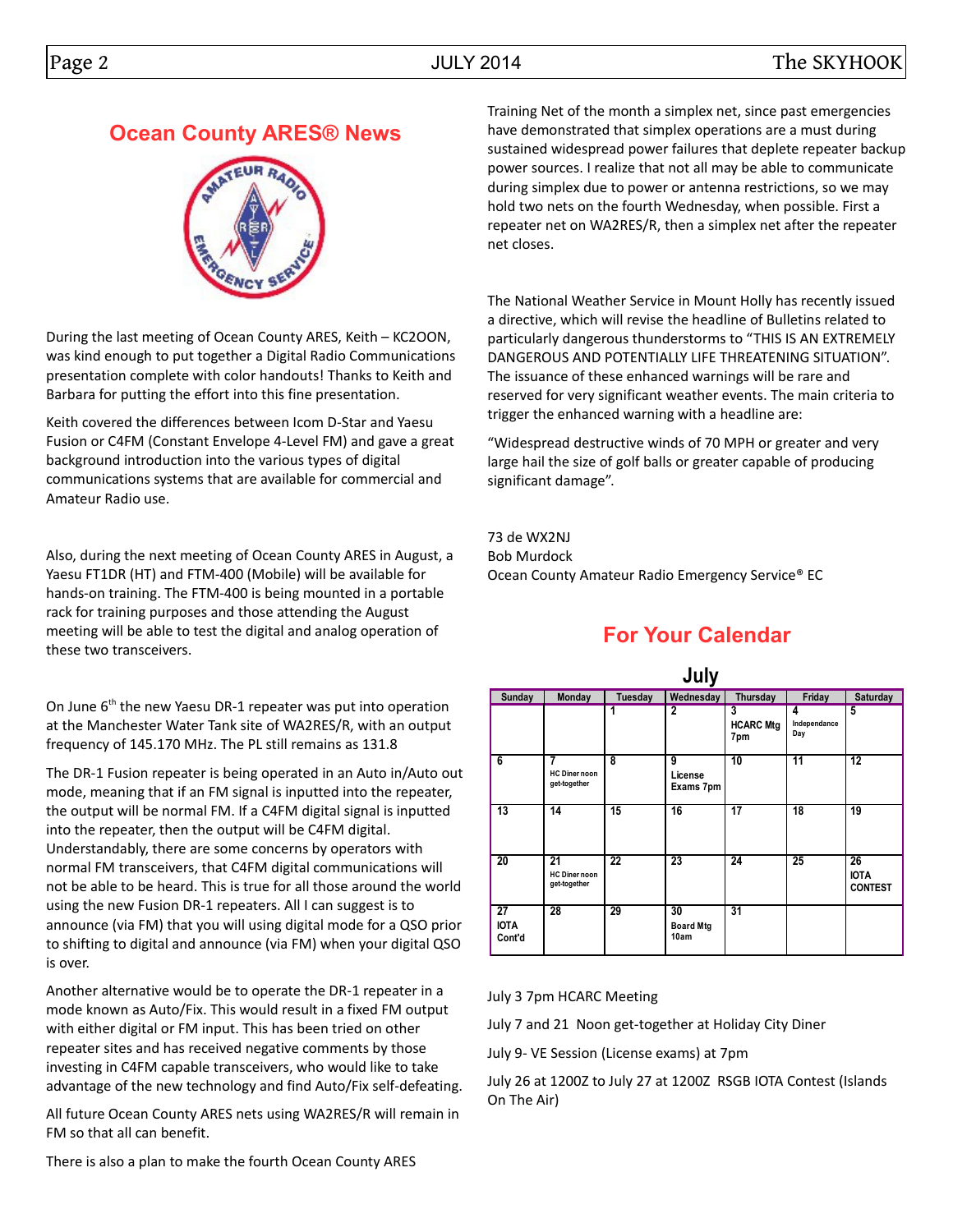## **George Lewis Waked, SK**



George L. Waked, 96, one of our faithful members for 20 years, passed away on May 20. Many of us didn't know him, as he has not been able to attend HCARC meetings for several years because of a stroke. He had held novice license KB2OQM. He leaves son James W. Waked, daughter Patricia Cottrell, eight grandchildren and ten great-grandchildren.

# **Delivering the Mail**

One of the many nice things you can do with a minimum of equipment is deliver a Radiogram. That means a formal, written message that is sent by ham radio. All it requires is that you call into a local traffic net, and if there are any messages for your area, offer to deliver one. The actual delivery is almost always by telephone, so the address usually includes a phone number to call.

When you make the call, smile (it affects your voice) and say that you're a ham radio operator, and you have just received a greeting from so-and-so for whom-ever. You ask if you may read it.

What you receive from the net has four parts :

- a Header listing the message serial number, an urgency code, originating station's callsign, the number of words in the Message, the originator's location, date and time.
- the Address and phone number
- the Message
- the Signature

*Continued on page 4*

# **Internet and e-Mail Address Links**

Internet addresses and most call signs in The SKYHOOK are now hyperlinks to web sites or email addresses. If clicking on the link does not bring up what you want, copy the address and paste it into your search box.

## *[Our VE Crew](mailto:lpuccio1@comcast.net?subject=VE)*

Murray [KD2IN,](mailto:MurrayKD2IN@comcast.net) John [K2JWH,](mailto:johnhinbarnegat@gmail.com) Ed [W1EAP,](mailto:epicciuti@hotmail.com) Larry [K2QDY,](mailto:lpuccio1@comcast.net) John [KQ4WR,](mailto:kq4wr@arrl.net) Stan [KB2PD,](mailto:kb2pd@arrl.net) Steve [N2WLH,](mailto:n2wlh@arrl.net) Kevin [W2FA](mailto:w2fa.kgw@gmail.com) Walter [KC2LFD,](mailto:wkorch@yahoo.com) Paul [N2QXB,](mailto:N2QXB@hotmail.com) Larry [WA2VLR.](mailto:lloscalz@optonline.net) *License exams are given by appointment at 7pm on the second Wednesday of each month at Holiday City South Clubhouse, Bldg A, which is at the corner of Mule Rd. and Santiago Dr. Call Larry Puccio, K2QDY, at 732-349-2950 for information or to schedule an appointment. Directions: From either Route 37 W or Davenport Road, take* 

*Mule Road to Santiago Drive. Turn into the parking lot from Santiago Drive, and park near the pool. Enter the building nearest the intersection.*

## **CLUB COMMITTEES**

*Refreshments:* Ed Baranowski *Webmaster:* Steve [N2WLH,](mailto:n2wlh@arrl.net) Carl [W2PTZ](mailto:w2ptz@arrl.net) *Publicity:* Ed [W1EAP](mailto:epicciuti@hotmail.com) *Programs:* Lawrence [WA2VLR](mailto:lloscalz@optimum.net) *Sunshine:* Dave [WA2DJN](mailto:wa2djn3@verizon.net) *Field Day:* Larry [K2QDY](mailto:lpuccio1@comcast.net) *VE Sessions:* Larry [K2QDY](mailto:lpuccio1@comcast.net) 732-349-2950 & the crew *Skyhook:* John Roberts [KQ4WR](mailto:kq4wr@arrl.net) 732-350-1162 *Fund Raising:* vacant *Membership:* Doug Poray [KC2TZC](mailto:dporay@optonline.net)

## **HOLIDAY CITY AMATEUR RADIO CLUB Toms River, New Jersey**

Web Site [www.hcarc.us](http://www.hcarc.us/) President Carl Lee [W2PTZ](mailto:w2ptz@arrl.net) 732 237-2421 Vice President John Roberts [KQ4WR](mailto:kq4wr@arrl.net) 732-350-1162 Secretary Ed Picciuti [W1EAP](mailto:epicciuti@hotmail.com) 732 736-0955 Treasurer Larry Puccio [K2QDY](mailto:lpuccio1@comcast.net) 732 349-2950 Executive Board Larry Loscalso [WA2VLR](mailto:lloscalz@optonline.net) 732 431-9082 Executive Board Tom Chicino [KC2RSE](mailto:thomaschicano@verizon.net) 732 240-7395 W2HC Trustee Kevin Wagner [W2FA](mailto:w2fa.kgw@gmail.com) 732 279-0532

Membership is open to all interested persons. Ham license is not required. Dues are \$20.00 per year, payable Jan  $1<sup>st</sup>$ . Members joining during the year will have the dues prorated. Family membership \$30.00 per family. ----------------------------------------------------------

Meetings are held on the first Thursday of every month, at 7:00 pm. Location: Meeting Room #1 in the Holiday City South Clubhouse. Directions: From either Route 37 W or Davenport Road, take Mule Road to Santiago Drive. Turn into the parking lot from Santiago Drive and park near the pool. Enter the building nearest the intersection. ---------------------------------------------------------

The SKYHOOK is published monthly. Editor and Publisher: John Roberts [KQ4WR](mailto:kq4wr@arrl.net) phone: 732 350-1162 E-mail [KQ4WR@arrl.net](mailto:KQ4WR@arrl.net) Send all newsletter items to: John Roberts 7 Lincoln Ct. Whiting, NJ 08759-1505, or e-mail [KQ4WR@arrl.net](mailto:KQ4WR@arrl.net)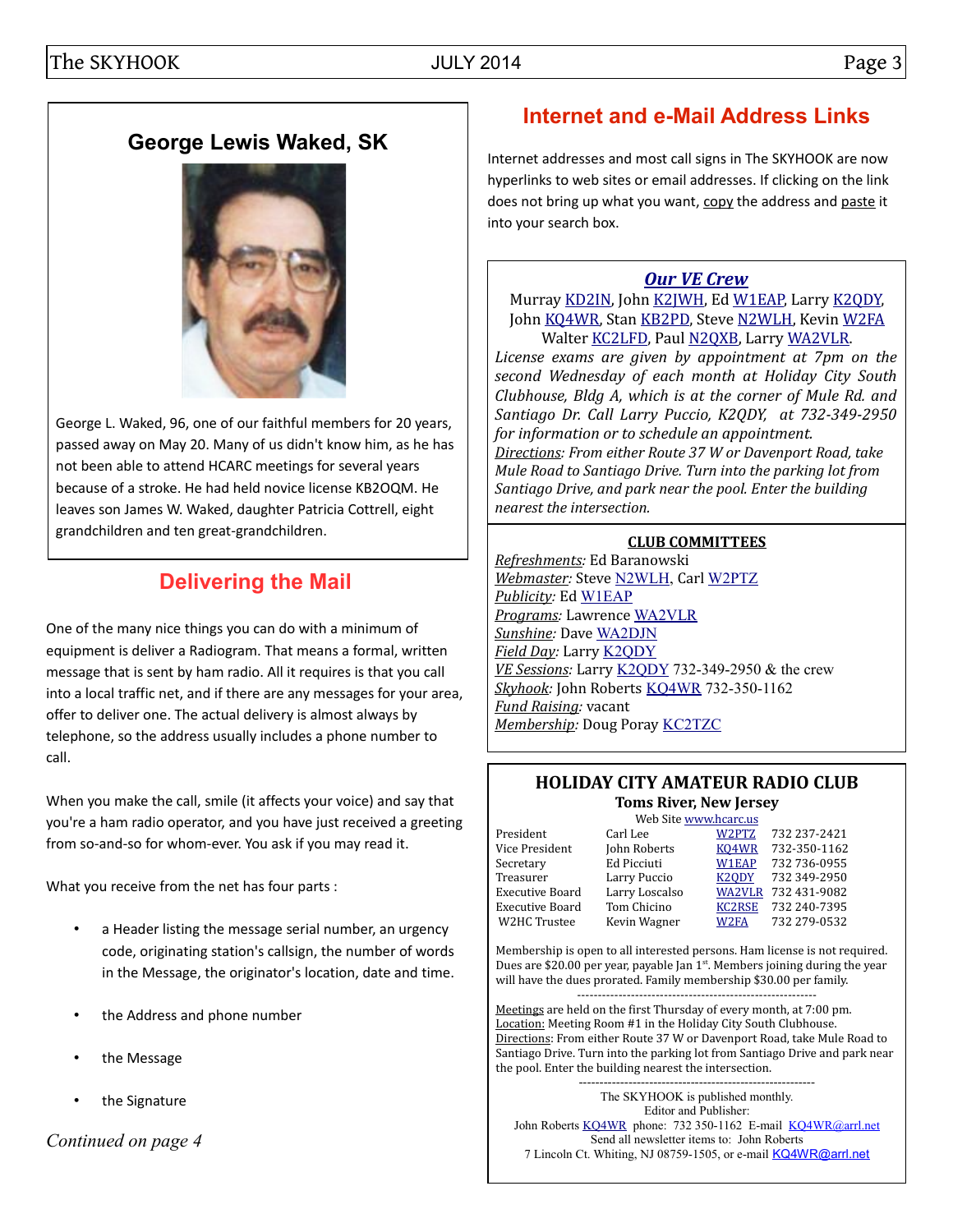### *Continued from page 3*

### **Some local traffic nets:**

JSARS Traffic Net: Daily, 7:30pm, 146.910MHz, -600kHz, 127.3Hz South Jersey Net: Daily, 8:00pm, 145.470MHz, -600kHz, 127.3Hz Central Jersey Net: Daily, 8:00pm, 146.760MHz,-600kHz, 156.7Hz

## **How To Originate a Radiogram**

A printable Radiogram form is available at the arrl.org website.

 **Precedence Code:** "R" for Routine (usually next day delivery), "W" for Welfare (usually same day), "P" for Priority, or "EMERGENCY" (immediately, by any means available)

### **Handling Code (optional; default is HXG):**

HXA = OK to call collect (within \_\_\_ miles).

HXB = Cancel if not delivered within \_\_\_ hours.

HXC = Report date and time of delivery to originating station.

 HXD = Report to origination station the identity of the station from which received, plus date and time. Also report the identity to whom sent, plus date and time.

HXE = Reply requested from destinee. (Get a return message).

HXF = Hold delivery until \_\_\_ (date).

 HXG = Delivery by mail or toll call not required. If any expense, cancel and report to originating station.

 **Check:** The Check is the number of words in the message. A word is defined as any string of alphanumeric characters without an internal space. "ARL FORTY SIX", for example, is three words.

If the Check word count is preceeded by "ARL", the body of the message contains the word "ARL" followed by a number spelled out as one or two words. It's a code for an ARRL Numbered Radiogram. For example, "ARL FORTY SIX" means "Greetings on your birthday and best wishes for many more to come". Before delivering the message to the addressee, the canned phrase will have to be looked up and substituted for the ARL code.

 **Punctuation:** Punctuation, such as period and comma, should be avoided, as it may slow down transmission by Morse code or RTTY.

Use an 'X' ("Xray") instead of a period, but count it as a seperate word. When reading the message to the addressee, read the 'X' like a period.

Instead of a decimal point, use the letter 'R' ("Romeo"), but read it as "point" when delivering the message to the addressee. For example, "146.94" is written as 146R94, and is one word.

 **Signature:** The signature may include salutations like "With Love", or "Sincerely". These should be avoided, but are considered part of the signature, rather than text body, so they are not counted.

The signature may include a title, or even the sender's address and phone number, especially if a reply is expected.

**Above all:** Accuracy and dependability are far more important than speed, so take enough time to get it right.

| $\mathbf{ARRL}$ — the national association for Amateur Radio <sup>rm</sup>                                                                                                                                                                                                                                                              |              | <b>RADIOGRAM</b>                                                                                                                                                                                                                                                                                           |                   |             |  |  |  |  |
|-----------------------------------------------------------------------------------------------------------------------------------------------------------------------------------------------------------------------------------------------------------------------------------------------------------------------------------------|--------------|------------------------------------------------------------------------------------------------------------------------------------------------------------------------------------------------------------------------------------------------------------------------------------------------------------|-------------------|-------------|--|--|--|--|
| <b>NUMBER</b><br>PRECEDENCE<br><b>STATION OF ORIGIN</b><br>HX                                                                                                                                                                                                                                                                           | <b>CHECK</b> | <b>PLACE OF ORIGIN</b>                                                                                                                                                                                                                                                                                     | <b>TIME FILED</b> | <b>DATE</b> |  |  |  |  |
| <b>TO</b>                                                                                                                                                                                                                                                                                                                               |              | THIS RADIO MESSAGE WAS RECEIVED AT                                                                                                                                                                                                                                                                         |                   |             |  |  |  |  |
|                                                                                                                                                                                                                                                                                                                                         |              |                                                                                                                                                                                                                                                                                                            |                   |             |  |  |  |  |
|                                                                                                                                                                                                                                                                                                                                         |              |                                                                                                                                                                                                                                                                                                            |                   |             |  |  |  |  |
|                                                                                                                                                                                                                                                                                                                                         |              |                                                                                                                                                                                                                                                                                                            |                   |             |  |  |  |  |
| PHONE NUMBER                                                                                                                                                                                                                                                                                                                            |              |                                                                                                                                                                                                                                                                                                            |                   |             |  |  |  |  |
| E-MAIL                                                                                                                                                                                                                                                                                                                                  |              |                                                                                                                                                                                                                                                                                                            |                   |             |  |  |  |  |
|                                                                                                                                                                                                                                                                                                                                         |              |                                                                                                                                                                                                                                                                                                            |                   |             |  |  |  |  |
|                                                                                                                                                                                                                                                                                                                                         |              |                                                                                                                                                                                                                                                                                                            |                   |             |  |  |  |  |
|                                                                                                                                                                                                                                                                                                                                         |              |                                                                                                                                                                                                                                                                                                            |                   |             |  |  |  |  |
| ___                                                                                                                                                                                                                                                                                                                                     |              |                                                                                                                                                                                                                                                                                                            |                   |             |  |  |  |  |
|                                                                                                                                                                                                                                                                                                                                         |              |                                                                                                                                                                                                                                                                                                            |                   |             |  |  |  |  |
|                                                                                                                                                                                                                                                                                                                                         |              |                                                                                                                                                                                                                                                                                                            |                   |             |  |  |  |  |
|                                                                                                                                                                                                                                                                                                                                         |              |                                                                                                                                                                                                                                                                                                            |                   |             |  |  |  |  |
| <b>FROM</b><br><b>DATE</b>                                                                                                                                                                                                                                                                                                              | <b>TIME</b>  | <b>TO</b>                                                                                                                                                                                                                                                                                                  | <b>DATE</b>       | <b>TIME</b> |  |  |  |  |
| <b>REC'D</b>                                                                                                                                                                                                                                                                                                                            |              | <b>SENT</b>                                                                                                                                                                                                                                                                                                |                   |             |  |  |  |  |
| This message was handled at no charge by a licensed Amateur Radio operator.<br>whose address is shown in the box at right above. No compensation can be accepted<br>by a "ham" operator. A return message may be filed with the "ham" delivering this<br>message to you. Further information on Amateur Radio may be obtained from ARRL |              | The ARRL is the national association for Amateur Radio and the publisher of QST<br>magazine. One of its functions is promotion of public service communication among<br>Amateur Radio operators. To that end, the ARRL has organized the National Traffic<br>System for daily nationwide message handling. |                   |             |  |  |  |  |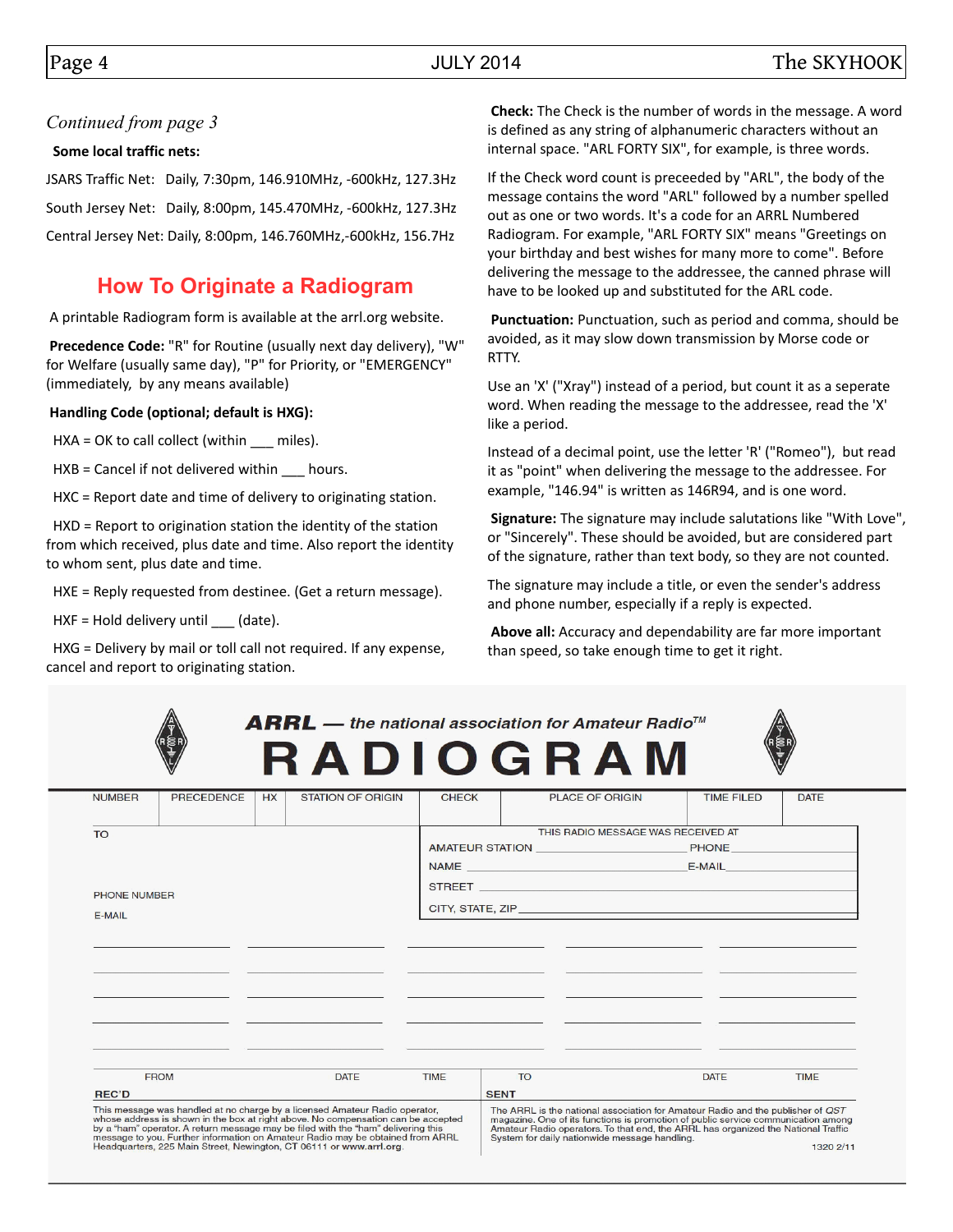# **Some IOTA Contest Stations:**

| <b>Entity</b>    | Call             | Island          | <b>IOTA</b>   |    | <b>ITU CQ</b> | <b>Bands</b> | <b>Modes</b> | Grid          | <b>Miles</b> | Dir        | QSL via               |
|------------------|------------------|-----------------|---------------|----|---------------|--------------|--------------|---------------|--------------|------------|-----------------------|
| Croatia          | 9A/OM3RM         | Vis             | EU-016        | 28 | 15            |              |              | JN83ba        | 4440         | <b>NE</b>  | OM3RM                 |
| Cyprus           | C41              | Cyprus          | AS-004        | 39 | 20            |              | SSB, RTTY    | KM65ge        | 5502         | <b>NE</b>  | M0OXO                 |
| Canada           | CK <sub>21</sub> | Isle aux Grues  | <b>NA-128</b> | 04 | 05            |              |              | FN47rb        | 525          |            | NNE LotW              |
| Portugal         | CR5CW            | Culatra         | EU-145        | 37 | 14            |              |              | IM66bx        | 3512         | <b>ENE</b> | LotW                  |
| Germany          | DG5LAC/p         | Fehmarn         | EU-128        | 28 | 14            | $80 - 10$    | <b>SSB</b>   | JO54nl        | 3873         | <b>NE</b>  | Buro                  |
| Germany          | DL/ON6QR         | Langeoog        | EU-047        | 28 | 14            |              |              | JO33rr        | 3754         | <b>NE</b>  | ON6QR                 |
| Germany          | DL5XAT/p         | Fehmarn         | EU-128        | 28 | 14            |              |              | JO54nl        | 3873         | <b>NE</b>  | DL5XAT                |
| Ireland          | EJ1C             | EJ1C            | EU-121        | 27 | 14            |              |              | IO52gk        | 3116         | <b>NE</b>  | EI2KA                 |
| Ireland          | EJ1Y             | Great Blasket   | EU-007        | 27 | 14            | HF           |              | IO42tc        | 3071         | <b>NE</b>  | EI5JQ                 |
| Ireland          | EJ5KF            | Bere            | EU-121        | 27 | 14            |              | <b>CW</b>    | IO51bp        | 3097         | <b>NE</b>  | EI5KF                 |
| Scotland         | <b>GMOFGI</b>    | <b>Bute</b>     | EU-123        | 27 | 14            |              | <b>SSB</b>   | <b>1075lu</b> | 3236         | <b>NE</b>  | <b>GMOFGI</b>         |
| Scotland         | GM50             | Orkney Main     | EU-009        | 27 | 14            |              |              | IO88kx        | 3269         | <b>NE</b>  | M5KJM                 |
| Wales            | GW7O             | Holy            | EU-124        | 27 | 14            |              |              | IO73qg        | 3290         | <b>NE</b>  | GW3SQX                |
| Italy            | IA5/IV3LZQ       | Giglio          | EU-028        | 28 | 15            |              | <b>CW</b>    | JN52ki        | 4234         | <b>ENE</b> | IV3LZQ Dir            |
| Italy            | <b>IBOR</b>      | Ventotene       | EU-045        | 28 | 15            |              |              | JN60rt        | 4403         |            | <b>ENE IK8HCG Dir</b> |
| Italy            | IG9Y             | Lampedusa       | AF-019        | 28 | 33            |              |              | JM65hm        | 4560         | ENE        | ON4LG                 |
| Italy            | <b>IH9YMC</b>    | Pantelleria     | AF-018        | 28 | 33            |              |              | JM56xt        | 4480         |            | ENE eQSL              |
| Italy            | IV3/DF8DX        | Grado           | EU-130        | 28 | 15            |              |              | JN65qo        | 4232         | <b>NE</b>  | DF8DX                 |
| Alaska           | <b>KL7RRC</b>    | Adak            | NA-039        | 01 | 01            |              |              | AO11qu        | 4575         | <b>NW</b>  | N7RO                  |
| Norway           | LI2MOA           | Vardo           | EU-141        | 18 | 14            |              |              | KQ50ni        | 3978         |            | NNE LA2MOA            |
| <b>Jersey</b>    | MJ8C             | Les Minguiers   | EU-099        | 27 | 14            |              | mix          | IN88xx        | 3479         | <b>NE</b>  | G4DFI                 |
| <b>Jersey</b>    | <b>MJOICD</b>    | Jersey          | EU-013        | 27 | 14            |              |              | IN89we        | 3471         | <b>NE</b>  | OK1BIL                |
| Scotland         | MM0GOR/p         | Islay           | EU-008        | 27 | 14            |              |              | <b>IO65ws</b> | 3196         | <b>NE</b>  | <b>Buro</b>           |
| Guernsey         | <b>MU0HTJ</b>    | Guernsey        | EU-114        | 27 | 14            |              |              | IN89rk        | 3447         | <b>NE</b>  | 2E0SQL                |
| Netherlands      | PA6TX            | Texel           | EU-038        | 27 | 14            |              |              | JO23jb        | 3667         | <b>NE</b>  | <b>PDOLVS</b>         |
| Brazil           | PQ5M             | Sao Francisco   | SA-027        | 15 | 11            |              |              | GG53gs        | 4863         | <b>SSE</b> | PP5BZ                 |
| Sweden           | SM7/M1KTA        | Garpen          | EU-037        | 18 | 14            |              |              | JO86bi        | 3998         | <b>NE</b>  | LotW                  |
| St Kitts & Nevis | V47JA            | <b>St Kitts</b> | NA-104        | 11 | 08            | 160-6        | <b>SSB</b>   | FK87rh        | 1715         | <b>SSE</b> | LotW                  |
| Brazil           | ZY8D             | Canarias        | SA-072        | 13 | 11            | 80-10        | <b>SSB</b>   | GI97bc        | 3602         | <b>SE</b>  | PS8PY                 |

## **How's DX?**

## May 18 thru June 13, Russ Young WA2VQV worked:

| Date         | Time  | Mode        |     | Band Entity              | Grid   | Miles | Dir        |
|--------------|-------|-------------|-----|--------------------------|--------|-------|------------|
| 18-May-14    | 2034Z | CW          | 12M | DOMINICAN REPUBLIC       | FK49pk | 1374  | <b>SSE</b> |
| 18-May-14    | 2042Z | <b>RTTY</b> | 12M | PUERTO RICO              | FK68kc | 1520  | <b>SSE</b> |
| 18-May-14    | 2058Z | <b>CW</b>   | 12M | ARUBA                    | FK52am | 1854  | <b>SSE</b> |
| 19-May-14    | 0108Z | <b>CW</b>   | 12M | <b>NEW ZEALAND</b>       | RF80lf | 8685  | <b>WSW</b> |
| $21$ -May-14 | 0727Z | CW          | 20M | <b>HAWAII</b>            | BK29cb | 4897  | W          |
| 26-May-14    | 2009Z | CW          | 20M | <b>LUXEMBOURG</b>        | JN39bo | 3903  | <b>NE</b>  |
| 28-May-14    | 2150Z | <b>SSB</b>  | 17M | <b>FRANCE</b>            | JN05jg | 3788  | <b>ENE</b> |
| $3$ -Jun-14  | 0058Z | CW          | 30M | <b>CUBA</b>              | EL93fb | 1153  | SSW        |
| $3$ -Jun-14  | 0100Z | CW          | 30M | EUROPEAN RUSSIA          | KN951b | 5352  | NE         |
| $6$ -Jun-14  | 2259Z | <b>SSB</b>  | 17M | <b>COLOMBIA</b>          | FJ37et | 2358  | S          |
| $6$ -Jun-14  | 2313Z | <b>SSB</b>  | 17M | <b>SLOVENIA</b>          | JN75dx | 4353  | NE         |
| 9-Jun-14     | 0051Z | SSB         | 20M | <b>ALBANIA</b>           | JN91sm | 4737  | NE         |
| 10-Jun-14    | 0042Z | SSB         | 17M | <b>ALBANIA</b>           | JN91sm | 4737  | NE         |
| 13-Jun-14    | 2210Z | <b>SSB</b>  | 12M | <b>FRENCH ST. MARTIN</b> | FK88lb | 1620  | <b>SSE</b> |
| 13-Jun-14    | 2353Z | <b>RTTY</b> | 20M | <b>GERMANY</b>           | JO42ku | 3928  | NE         |